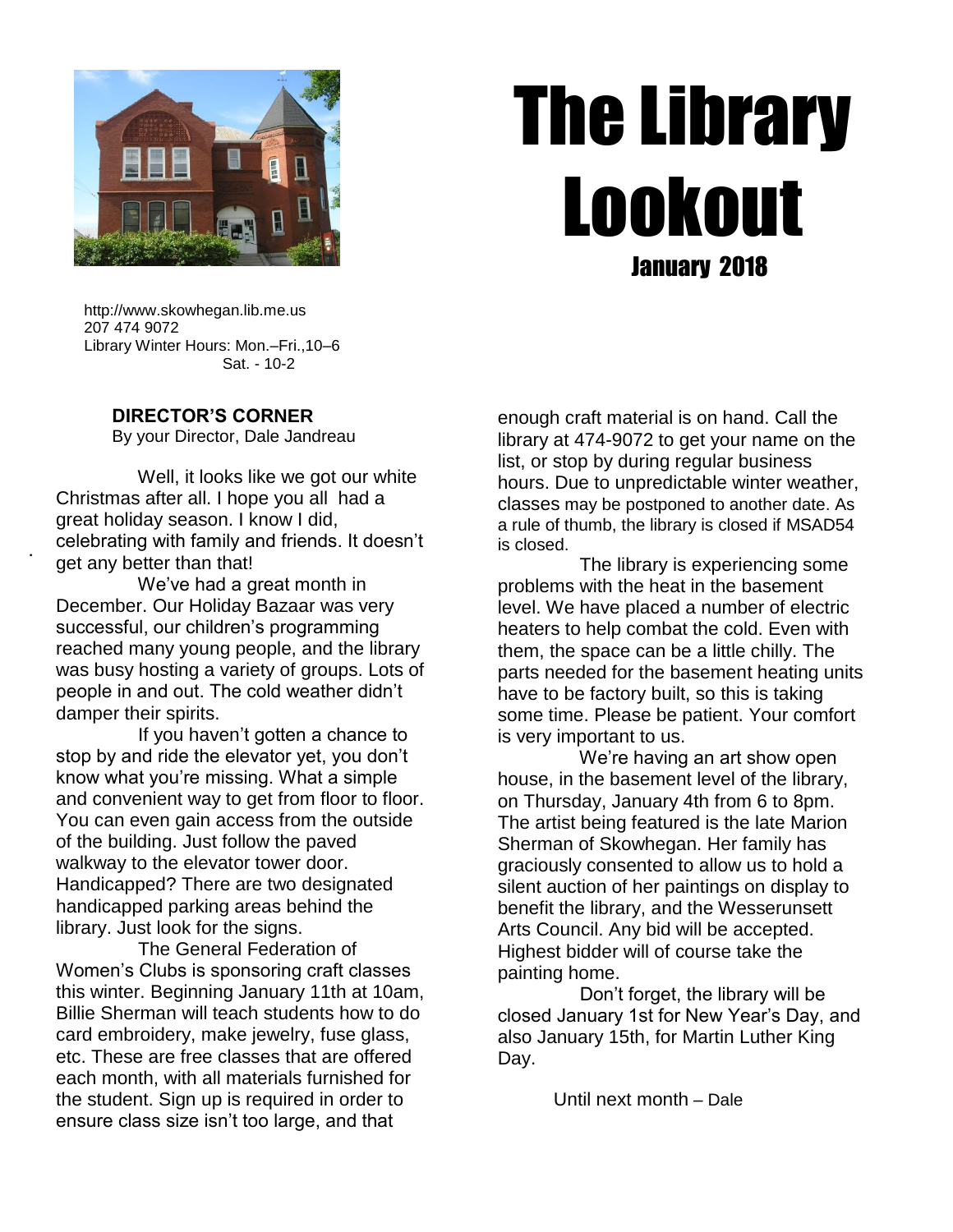# **CHILDREN'S ROOM**

By Angie Herrick, Youth Services Librarian

Did you know that 68% of America's fourth graders do not read at a proficient level? How about the fact that one out of six children who do not read at age level by the end of third grade will not graduate from high school? Were you aware that children who are read to 3 times a week or more are twice as likely to be in the top 25% of their class? It's clear that reading is extremely important. Reading to your child builds vocabulary and preliteracy skills that can help translate to reading. So if reading to or with your child is not a daily habit, maybe now is the time to make it one. January is the time of year when many people make New Year's resolutions. We all get a fresh start and new clean sheet to begin again. Is reading with your child more, a resolution for you? If not, maybe it should be.

We had a busy month in December. Over 120 kids visited during the Holiday Stroll to pick out a new book donated by Kristine Rinaldi. Tween the Pages met and did collaborative art pieces. The high schoolers had their Regression Session and celebrated the holidays with a potluck, a Yankee Swap, and gingerbread house decorating. Even our youngest patrons got in on the holiday fun with a special cookie storytime where we read about cookies and then got to decorate and eat some!



.

*Emerson enjoys her Christmas cookie after our cookie themed Storytime*



*Library tree at Redington Memorial Home Decorated by Judy McCarthy, Judy Whittemore, Virginia Petruzielo and Pat Dickey*

#### **BECOME A FRIEND OF YOUR LIBRARY**

The Friends of the Skowhegan Free Public Library, a not for profit group dedicated to supporting and improving the library for all members of the community, invite you to join us. Dues are \$10 for Individuals, \$8 for Seniors and Students, and \$15 for Families.

#### …………………………………………………

Please complete this form and mail to: Skowhegan Free Public Library, 9 Elm Street, Skowhegan, Maine 04976

| Name                             |               |
|----------------------------------|---------------|
| Address                          |               |
| City                             |               |
| State                            | Zip Code      |
| Tel. $#$                         |               |
| <b>E-Mail Address</b>            |               |
| Dlasse skeels the estimities usu | --- --------- |

**Please check the activities you are willing to help with.**

- o Refreshments for library activities.
- o Making phone calls.
- o Helping with fundraising activities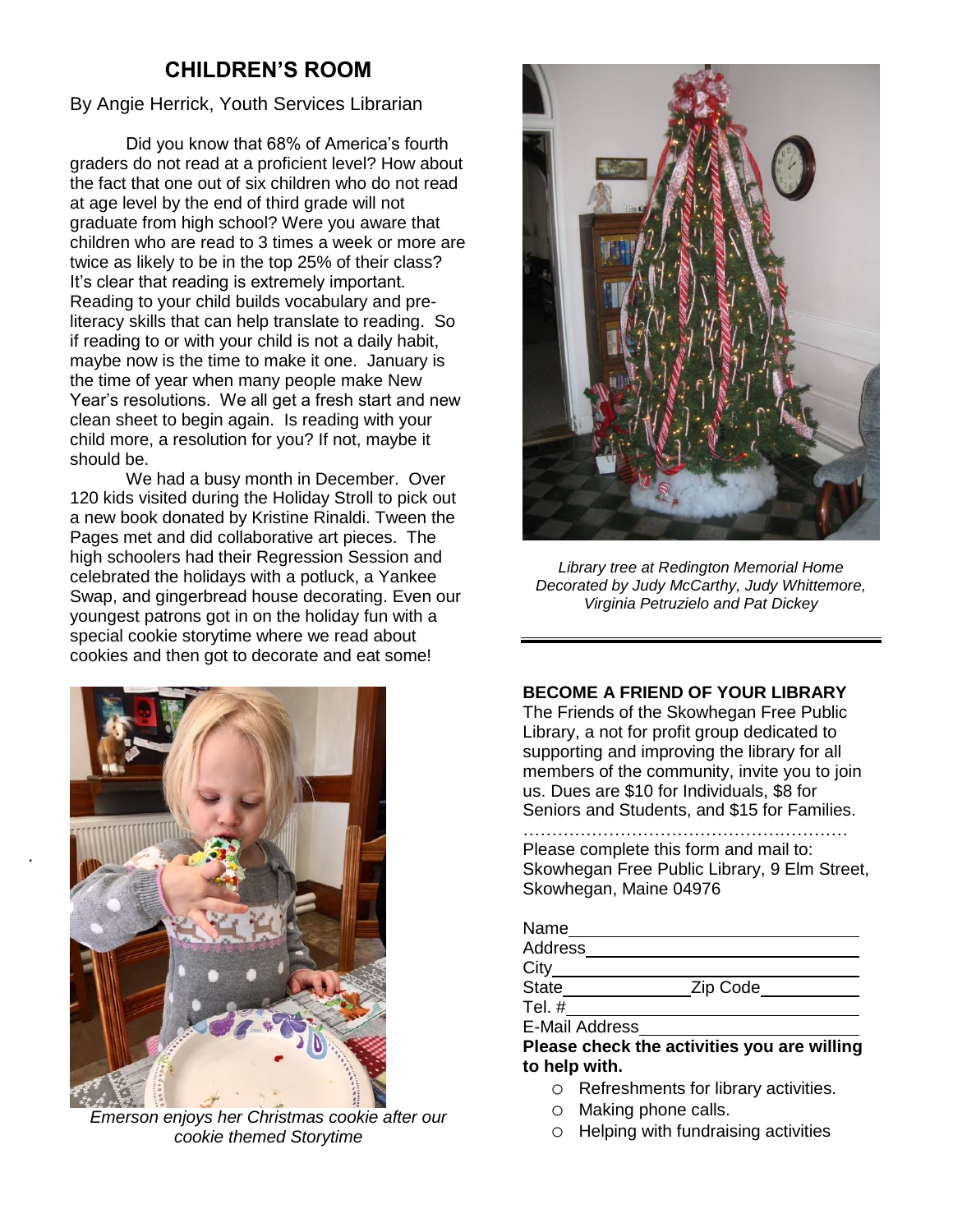## **FOL FUNDRAISERS**

# **Holiday Bazaar** raised: \$823!

EMTEEZ recent refunds: \$310 HANNAFORD donation box: \$148 All funds will benefit the library! **THANK YOU**

**"**COMING SOON**"! May Lawn Sale**: May 18 & 19 As you clean out those closets on a cold winter's day, please remember the annual Library Lawn Sale!

*Josie and Breanna*

*\*\*\*\*\*\*\*\*\*\*\*\*\*\*\*\*\*\*\*\*\*\*\*\*\*\*\*\*\*\*\*\*\*\*\*\*\*\*\*\*\*\*\*\*\*\*\*\*\*\*\*\*\**

**NEW BOOKS**

### **JOSIE AND BREANNA JOIN LIBRARY STAFF**

You probably have noticed that the Library has welcomed two new Library Assistants to its staff in recent months. Both Breanna Bussell and Josie Pease work from 2 to 6 each afternoon.

Breanna lives in Harmony, is a graduate of Dexter High School, and has finished two years at University of Maine in Farmington. Usually seen at the main circ desk, she also lends a hand to Angie upstairs in the children's area when needed. She has always loved reading and especially likes to interact with patrons and help them select material that interests them.

Josie has been working downstairs in the computer area and genealogy room since November. She lives in Lexington Township and attended Carrabec high school. She has recently graduated from Farmington, majoring in anthropology. During college she worked at the university library, and is now especially enjoying our wonderful genealogy collection. She is happy to help patrons with their genealogical searches.

Please stop by and welcome these two members of the staff. Ask Breanna for suggestions of a good book to read, and consult Josie about finding more about your relatives from the past.

# **FICTION**

#### Bunn, Davis/ *Firefly Cove* Chiaverini, Jennifer/ *Enchantress of Numbers* Crais, Robert/ *The Wanted* Gabaldon, Diana/ *Seven Stones to Stand or Fall* (LP) Griffin, W.E.B./ *Death at Nuremberg* Higgins, Kristan/ *Now That You Mention It* Jaeger, Meredith/ *The Dressmaker's Dowry* Johnson, Fenton/ *The Man Who Loved Birds* Mayer, Archer/ *Trace* Morgan, Robert/ *Chasing the North Star* Nathan, Amy Sue/ *Left to Chance* North, Claire/ *The End of the Day* Roberts, Nora/ *Year One* Rollins, James/ *The Demon Crown* Rushdie, Salman/ *The Golden House* Sullivan, J. Courtney/ *Saints for all Occasions*

#### **NON FICTION**

Beavan, Colin/ *How to be Alive* Grant, Adam/ *Original* Harper, Bob/ *The Super Carb Diet* Purnell, Sonia/ *Clementine* (Biography) Sobel, Dava/ *The Glass Universe* Souza, Pete/ *Obama* Szerlip, B. Alexandra/ *The Man Who Designed the Future* (Biography)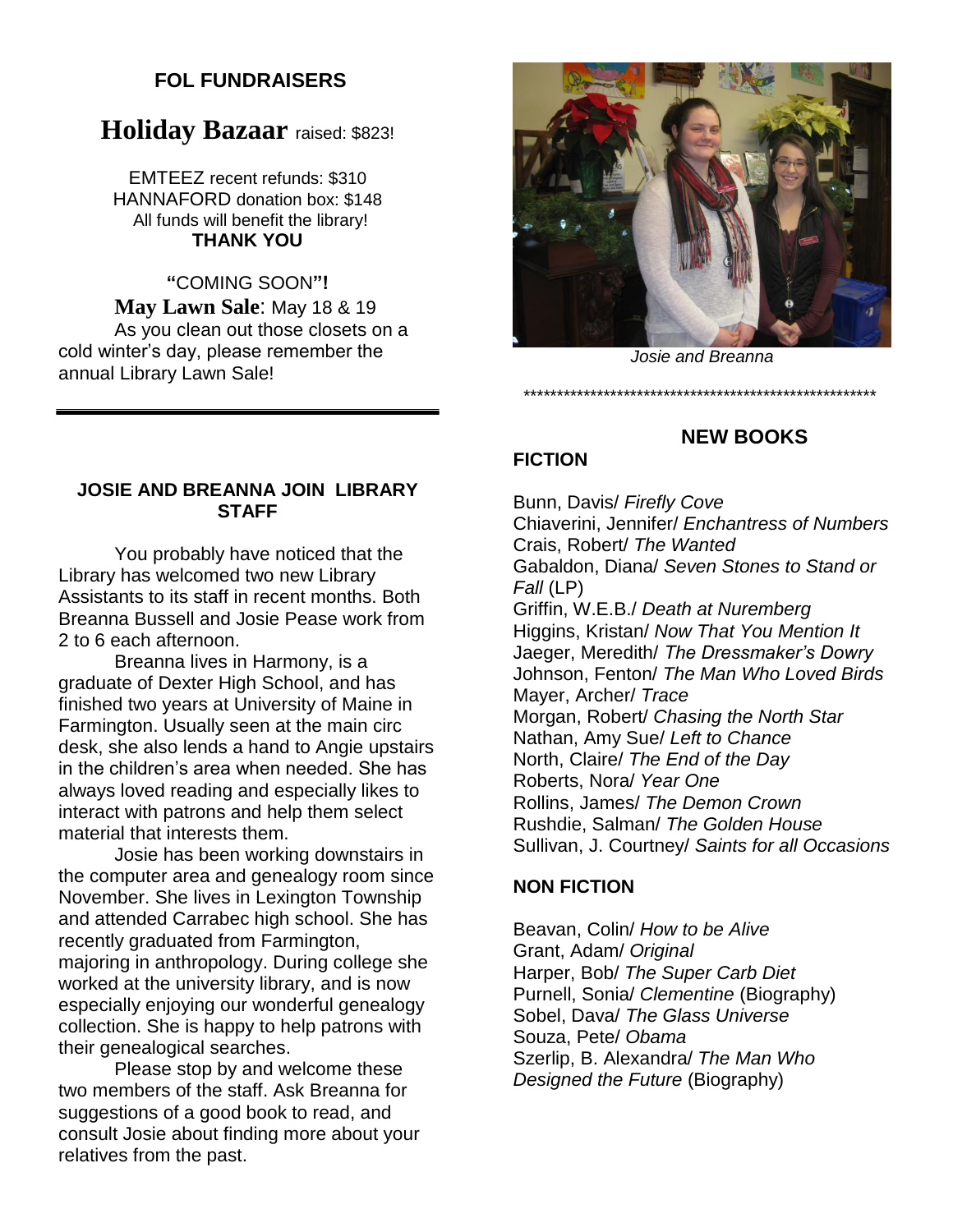#### **The Library Lookout**

#### **9 Elm Street**

#### **Skowhegan, ME 04976**

#### **Library Staff**

Library Director: Dale Jandreau Youth Services Librarian: Angie Herrick Library Assistants: Francoise LaBonte, Breanna Bussell & Josie Pease

#### **Your Library Trustees:**

Toni Jo Blaisdell, Carol Jarvais, Hannah Luce, Lynn Perry, Lynda Quinn, Warren Shay Ex Officio: FOL Chairs

#### **Friends officers:**

Co Chairs: Bonnie Chamberlain & David James Tracey Brown, sec. Kathleen Littlefield, treas.

# Calendar of Events

#### **Story Time: Every Wednesday, 10:15 AM**

JANUARY

Jan. 1 Library closed for the New Year's Holidays Jan. 2 Library Trustees meeting, 6 PM Jan. 3 Tween the Pages Book Club, 4 to 5:30 (for students in grades  $6 - 8$ ) Jan. 4 Art Show Open House, 6 to 8 PM. View Marion Sherman's work Jan. 4 Transition Skowhegan meeting, 6 PM Jan. 8 Let's Talk About It book group, 6 PM at the Margaret Chase Smith Library Jan. 9 Lego Club Jr,  $3:15 - 4:15$  (for students in grades  $1 - 3$ ) Jan. 9 Lego Club,  $4:30 - 5:30$  (for students in grades  $4 - 6$ ) Jan. 10 FOL Executive Board meeting, 4 PM Jan. 11 Card embroidery with Billie Sherman, 10 AM Jan. 13 Socrates Cafe discussion group, 11 AM to 1 PM Jan. 15 Library closed for Martin Luther King Day Jan. 25 Card embroidery with Billie Sherman, 10 AM FEBRUARY Feb. 6 Library Trustee meeting, 6 PM Feb. 7 Tween the Pages Book Club at 4:00 (for middle school students) Feb. 8 Jewelry making with Billie Sherman, 10 AM Feb. 10 Socrates Cafe discussion group, 11 AM to 1 PM Feb. 16 High School Regression Session, 6 to 8:30 (for high school students) Feb. 19 Library closed for Presiden't's Day